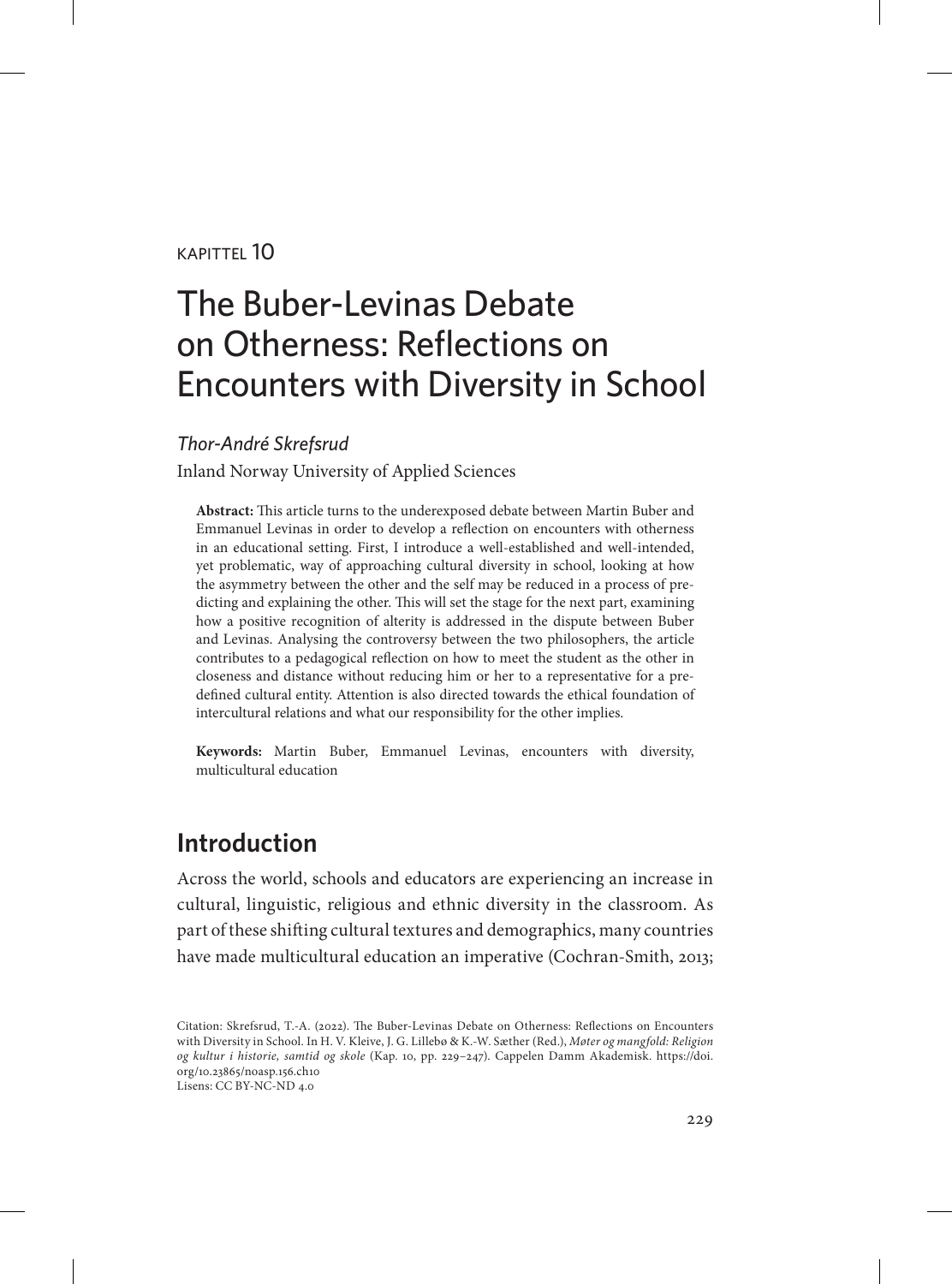OECD, 2015). In a culturally diverse school, all students should be met in ways that recognise their cultural and linguistic competencies. Students from diverse backgrounds should have their backgrounds affirmed as a source of identity, without school and society putting restrictions on who the students are and are able to be in the community of learners (Banks & Banks, 2005; OECD, 2015). The question is therefore not so much *if* a multicultural perspective should be adopted in education, but rather, *how* multicultural education should be understood and how a teaching approach that is sensitive to cultural complexity could be initiated and integrated within the educational system.

With this background, an important question is what it means to encounter the other in ways that recognise cultural differences without reducing the other to a representative of a predefined understanding of a cultural community. This applies to communication and interaction between schools and their students, as well as interpersonal meetings in the classroom. How can we as educators develop a reflective approach to cultural differences that acknowledges the complexity of the backgrounds and identities of our students?

In this article, I will discuss this question by drawing attention to the underexposed debate between Martin Buber (1878–1965) and Emmanuel Levinas (1906–1995) about encounters with otherness. Two creative and influential thinkers of the twentieth century, Buber and Levinas made significant contributions to ethical thinking, bringing the question of alterity and encounter to the foreground. Both were interested in the dynamics of human encounters and dedicated their philosophical thinking to exploring the ethical responsibility that begins with experiences of the other.

While Buber has been associated with a reciprocal I-Thou relationship that cultivates a close and symmetrical interrelationship, Levinas emphasised a face-to-face encounter characterised by an asymmetrical distance. This difference became subject to a critical exchange of ideas between the two philosophers, which is documented in two textual meetings – the first in a collection of essays on Buber to which Buber responded (Schilpp & Friedman, 1967), and the second in a compilation of critical dialogues between Buber and a variety of philosophers, including Levinas (Rome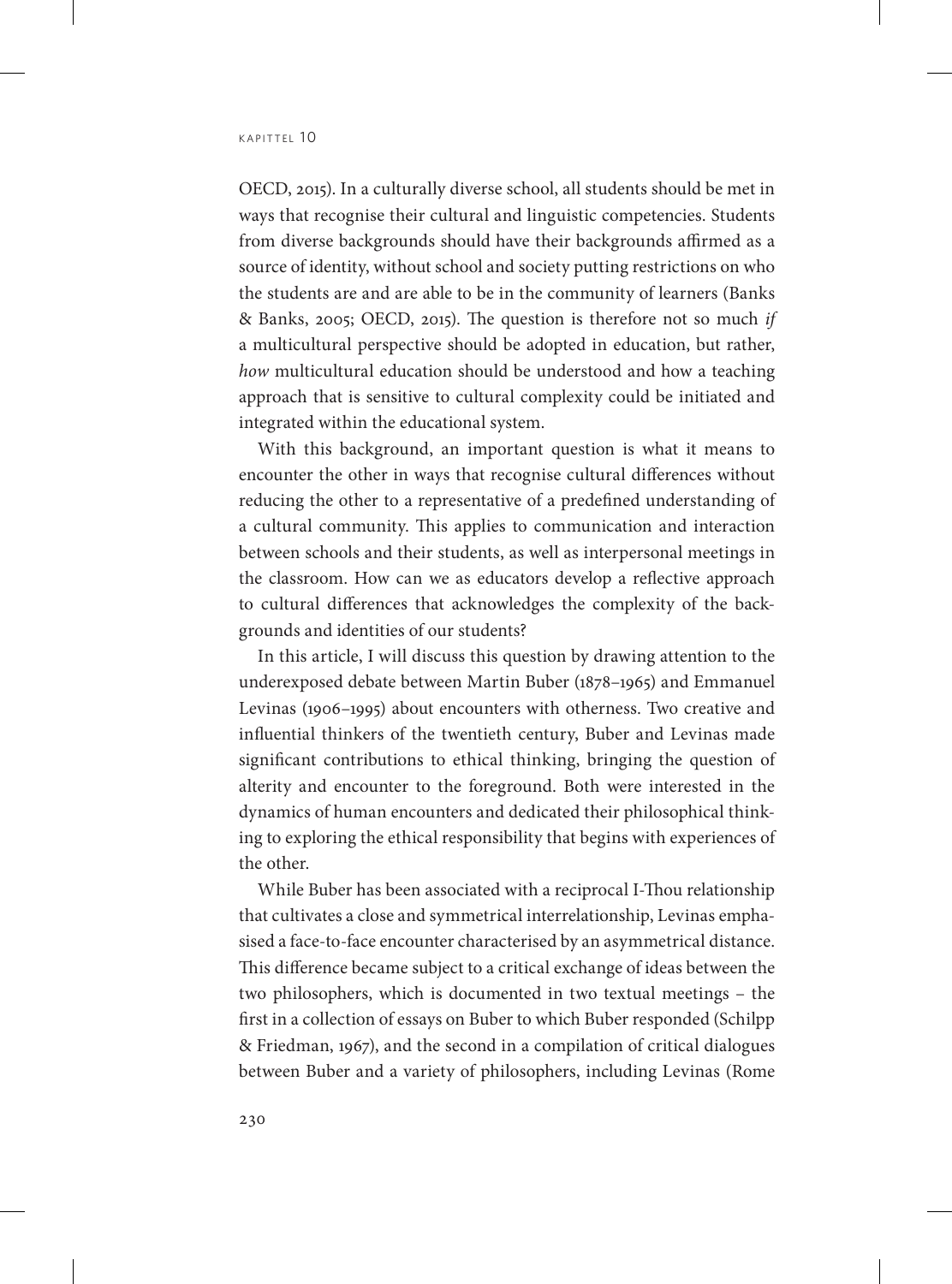& Rome, 1970). In these texts, Levinas repeated his objection to Buber's I-Thou relationship from earlier books and essays, claiming that Buber's encounter is insufficiently ethical, as it violates the other in favour of an egocentric formation process. Buber, who had never discussed Levinas's work in print before, now responded to his critique, claiming that Levinas had misunderstood his approach to alterity and refusing to accept Levinas's characterisation of his work.

Exploring the controversy between Buber and Levinas, I ask what can be learned from Buber and Levinas's discussion when reflecting upon encounters with the other in school. In particular, I accentuate the tension between symmetry and asymmetry in Buber and Levinas's exchange of ideas, a dimension of encounter that is often missing in educational attempts to address diversity in the classroom. In this way, the article contributes to a pedagogical reflection that encourages schools and educators to meet the student as the other in closeness and distance without reducing them to a representative for a predefined cultural entity.

I start the article by addressing some problems associated with teaching in a diverse setting, drawing attention to how the asymmetry between the other and the self may be reduced in a well-intended pedagogical affirmation of cultural differences. In the next part, I turn to the controversy between Buber and Levinas, looking at how the relation between the self and the other is interpreted in their thinking and how these understandings are articulated as part of their communication with each other. Finally, I lay out some consequences for education, asking what can be learned from the Buber-Levinas debate with regard to schools' encounters with diversity. In this way, I hope to stimulate a deepened conversation about what it means to encounter the other in closeness and distance, inside the classroom, and in our everyday relations.

### **Affirming cultural diversity – some problems with a multicultural education approach**

The term 'multicultural education' refers to a number of approaches and is used by a variety of educators, researchers and policy makers in an equal variety of ways (May & Sleeter, 2010). In their pioneering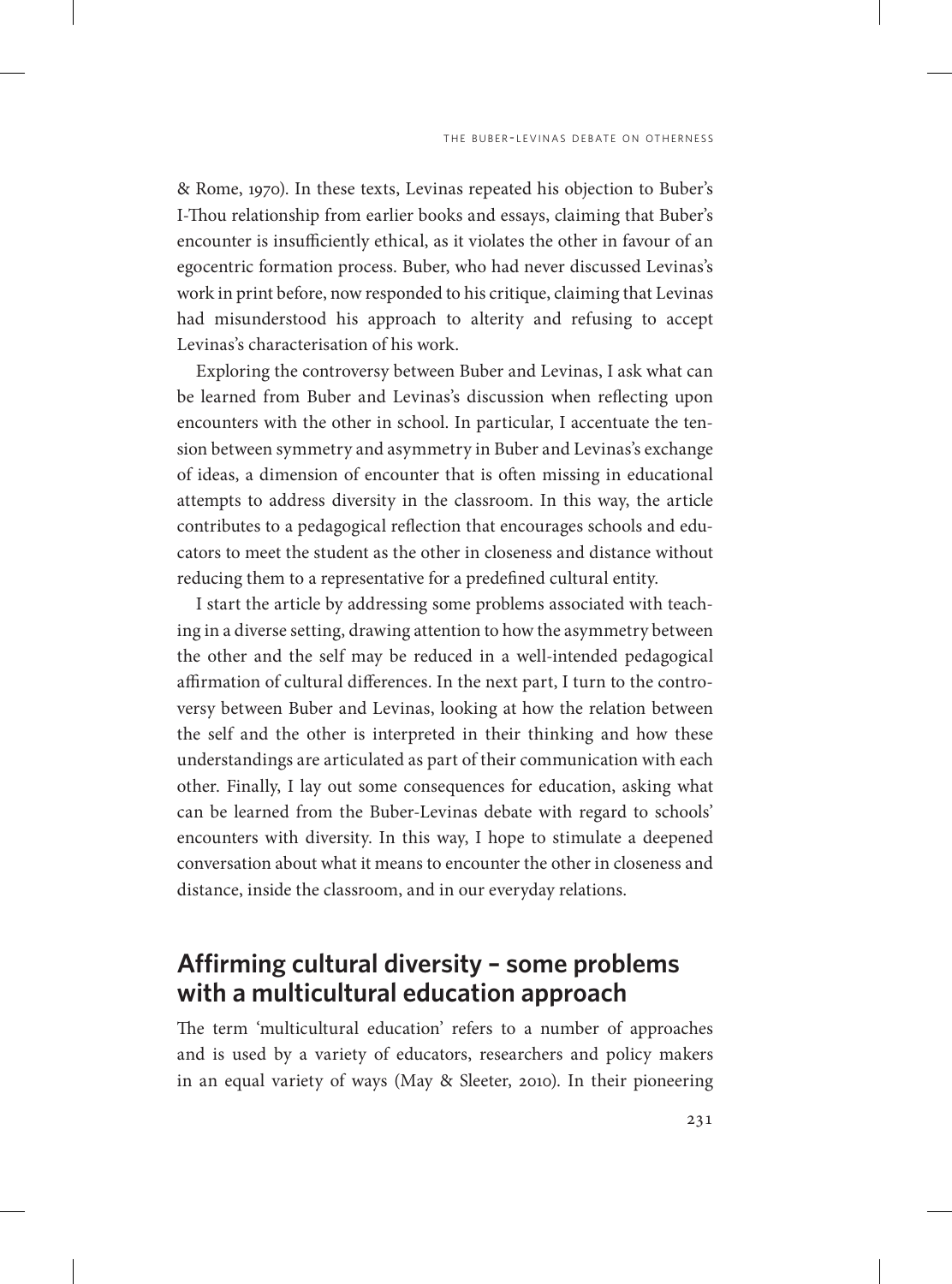work, Banks and Banks (2005) have provided an understanding of the term that synthesises different ideas from a variety of conceptions and approaches. According to Banks and Banks (2005), multicultural education can be described as an idea, an educational reform and a process. As an idea, multicultural education states that 'all students, regardless of the groups to which they belong, such as those related to gender, ethnicity, race, culture, language, social class, religion, or exceptionality, should experience educational equality in the schools' (Banks & Banks, 2005, p. 25). Furthermore, understood as a reform movement, multicultural education aims to challenge what has often proven to be the function of schools: to facilitate the integration of children and young people into the logic of the present system and bring about conformity to it (Mayo, 1999). Rather than accepting dominant paradigms and practices, multicultural education should create a critical awareness by urging schools and educators to transform schools so that all students have an equal opportunity to experience success at school, both socially and academically. Finally, according to Banks and Banks (2005), multicultural education should be seen as an ongoing process. As an idea and reform movement, multicultural education is never a completed or concluded project. Rather, it is a continuous process, struggling towards creating equal opportunities in schools.

To find ways of affirming students' cultural differences has been a central concern within practices of multicultural education. A central idea has been that teachers working with a diverse population of students can empower their students by recognising and affirming their cultural and linguistic backgrounds as being relevant to the school community and therefore also relevant to the society in which the school exists. In her influential work on 'culturally responsive teaching', Gay (2002, 2013) addresses the need for schools to affirm the local cultures of the students in ways that make their backgrounds a relevant source of knowledge in the classroom. Because students enter school with different cultures, teachers should know these cultures and reflect them in their teaching. Finding the right match between the students' cultures and the school, the teaching becomes 'culturally compatible', meaning that the students' home cultures are recognised as significant contributions to the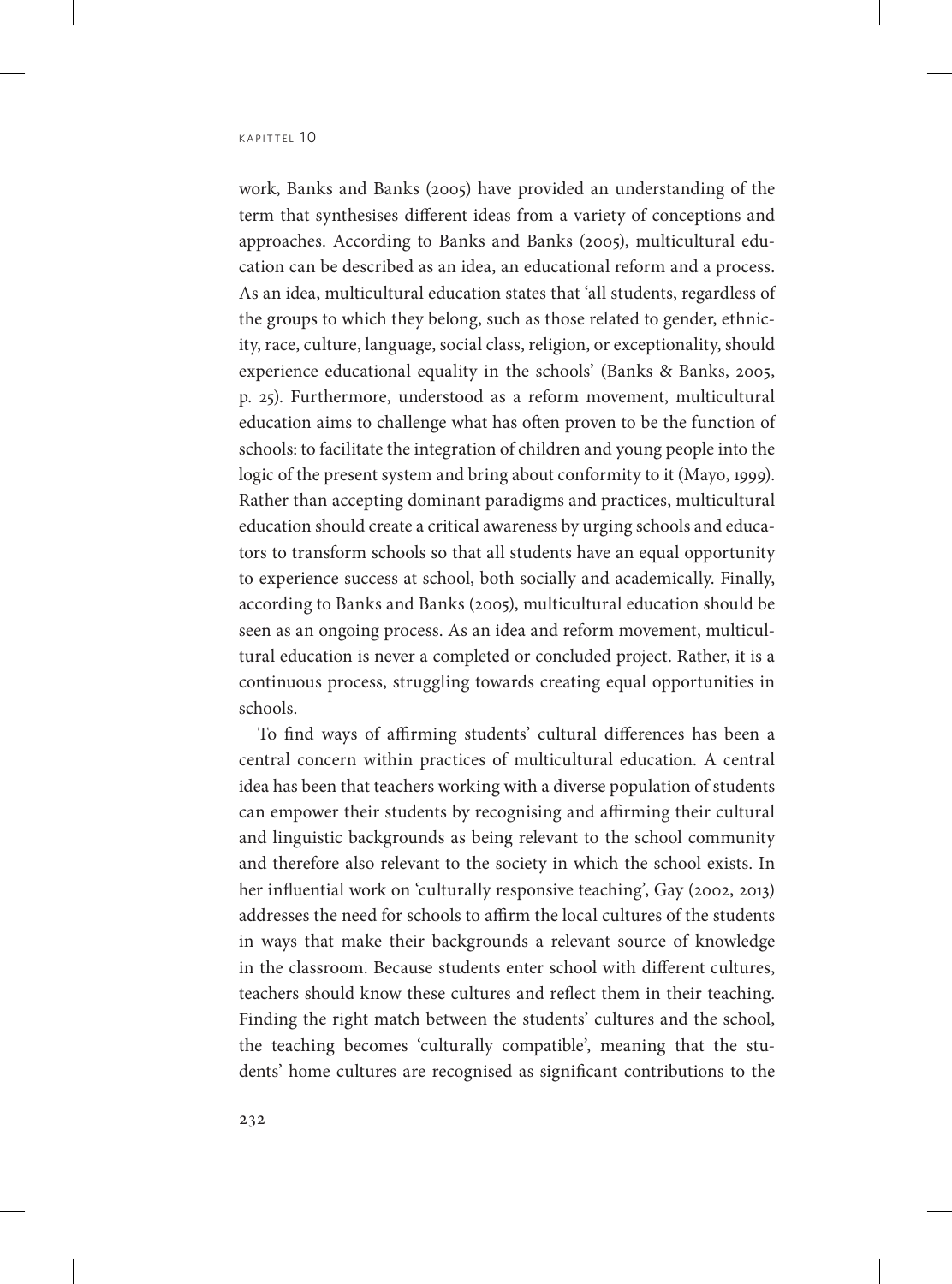mainstream classroom. For Gay (2002, p. 107), this means knowing the 'ethnic groups' cultural values, traditions, communication, learning styles, contributions, and relational patterns', which in turn makes it possible for the teacher to relate to their students in ways that affirm their diverse backgrounds.

Nevertheless, despite the best of intentions, such multicultural practices may turn out to be problematic, as they tend to presuppose an essentialist conception of culture, reifying the identities and practices of ethnic groups (Mason, 2018; May & Sleeter, 2010). First, the inner diversification of societies has made communities highly differentiated. This implies that a person's identity is rarely bound to one particular group or community; rather, it reflects the range of communities in which the person is a part. Moreover, as human beings we are uniquely self-reflective, producing and reproducing identity in transformative processes of cultural interaction and exchange. Second, to see people as representatives of certain cultures or groups is a limitation of identity that potentially may put restrictions on who people are capable of becoming in their community. To claim that the intellectual thought of students from different ethnic groups is culturally encoded, or that teachers should be able to discern specific cultural traits that are characteristic for a group of people, risks trapping them within a narrow understanding of identity. Hence, when cultural background is essentialised, depoliticised and treated as a set of practices that can be described and labelled, structural inequalities and discriminatory practices may continue to persist.

The problems associated with multicultural education have led scholars to argue for alternative ways of engaging with questions of difference. This includes approaches such as anti-racist education (Troyna & Carrington, 2012), critical race theory (Lynn & Dixson, 2013), and critical multiculturalism (May & Sleeter, 2010), all of which were developed to address an oversimplified approach to cultural recognition. In the following, I will not continue to reflect on the contemporary history of multicultural education, but I would like to draw attention to the field of ethical philosophy. How can the interpretation of the controversy between Buber and Levinas produce constructive insights for a reflective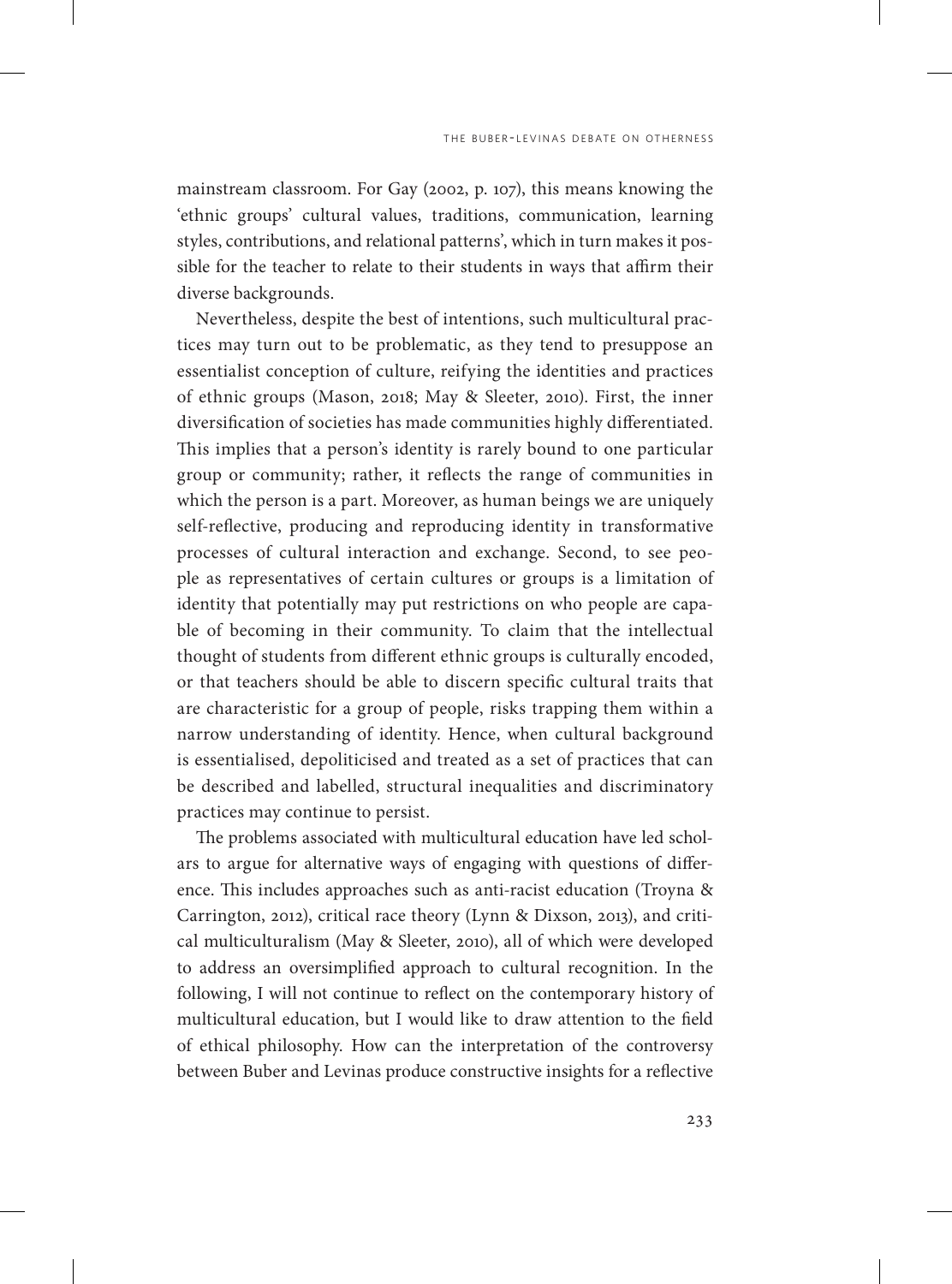approach to cultural differences that acknowledges the complexity of the backgrounds and identities of our students?

#### **The relation between Buber and Levinas**

Buber and Levinas' work on ethical philosophy has generated a body of rich scholarship in a number of different fields. According to Friedman (2004), however, the relation between them still remains an underexposed field of research. Lipari (2004) indicates that today's scholars frequently assimilate Buber into Levinas's philosophy, making the differences between them invisible. This observation corresponds with Friedman's (2004) claim that many scholars in the field of philosophy read Buber through the lens of Levinas, thereby favouring Levinas's reading of Buber. Investigations of the relation between the two have the potential to expose in more depth the differences between them and emphasise in more detail how they critically relate to each other.

While Buber never commented directly on Levinas's work, Levinas frequently referred to Buber in his books and essays, repeatedly criticising his conception of the I-Thou-relationship. On two occasions, however, the two philosophers engaged in a textual dialogue with each other. These texts are of particular interest as they are the only examples to be found in which the two philosophers engage in a written dialogue with each other. This communication is comprised of two sets of questions and answers, which are included in *The Philosophy of Martin Buber*, originally published in 1958 (Schilpp & Friedman, 1967) and *Philosophical Interrogations*, originally published in 1964 (Rome & Rome, 1970). The first is a collection of essays on Buber, to which Buber responded in the same volume. Among the contributions from different philosophers, the volume included Levinas's essay 'Martin Buber and the Theory of Knowledge'. The second is a collection of critical questions to Buber to which Buber responded in a 'Replies to My Critics' section, including a six-page question-and-answer conversation between Buber and Levinas.

In these dialogues, readers can see their common interest in the ethical content of encounters, as they both explore the responsibility towards the Other and aim to interpret what it means to relate to alterity. However,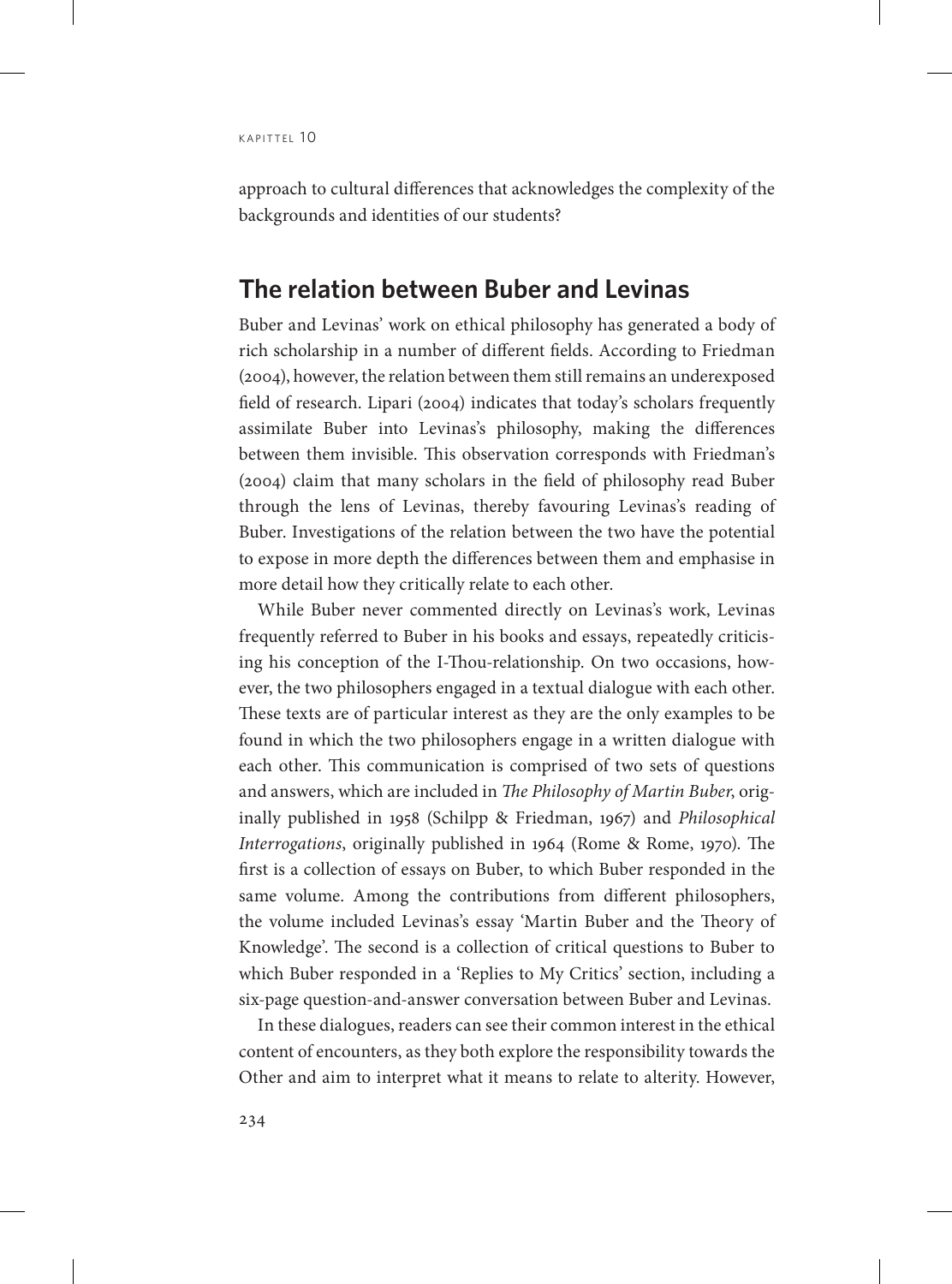the textual discussion between them also demonstrates a profound and deep disagreement. While Buber addresses the importance of a symmetrical and mutual I-Thou relationship, Levinas continues to privilege an interpersonal connection framed within an asymmetrical face-to-facerelationship. This leads Levinas to dismiss Buber's I-Thou relationship as superficial and ethically insufficient. In the following, I present Levinas's critique of Buber and Buber's response, with particular attention to the passages in which Levinas raises questions regarding encounters with otherness in Buber's thinking and the paragraphs in which Buber responds directly to Levinas's critiques on this issue.

#### **Levinas's critique of Buber**

The discussion between Buber and Levinas developed over many years. In Levinas's early writing, he tried to separate his position from that of Buber, which resulted in several critical studies of Buber. Having established the point of difference, however, Bernasconi and Wood (1988) found that Levinas's way of relating to Buber underwent a transformation, although he continued to write about many of the same issues. In an interview conducted with Levinas several years after Buber's death, he expressed his deep admiration for Buber, acknowledging his work as a source of inspiration for his own thinking (Poirié, 1987). At the same time, he also reaffirmed their disagreement: 'But the central thing that determines the difference between my way of speaking and Buber's is the theme of asymmetry' (Poirié, 1987, p. 32). He continued by saying 'I have read Buber then with a great deal of respect and attention, but I have not reached the point of agreeing with him' (Poirié, 1987, p. 32). For Levinas, the reciprocity of the I-Thou-relationship was, thus, a major barrier when summing up his relation to Buber.

In the first textual meeting, Levinas resumes his question of reciprocity from 20 years earlier in *Time and the Other* (Levinas, 1947/1987). As with his earlier critique, Levinas's objection to Buber's I-Thou has its background in his understanding of encounter as an asymmetrical interpersonal relationship. Beyond any other concerns, the relation of responsibility is by no means a mutual relation, which becomes visible in the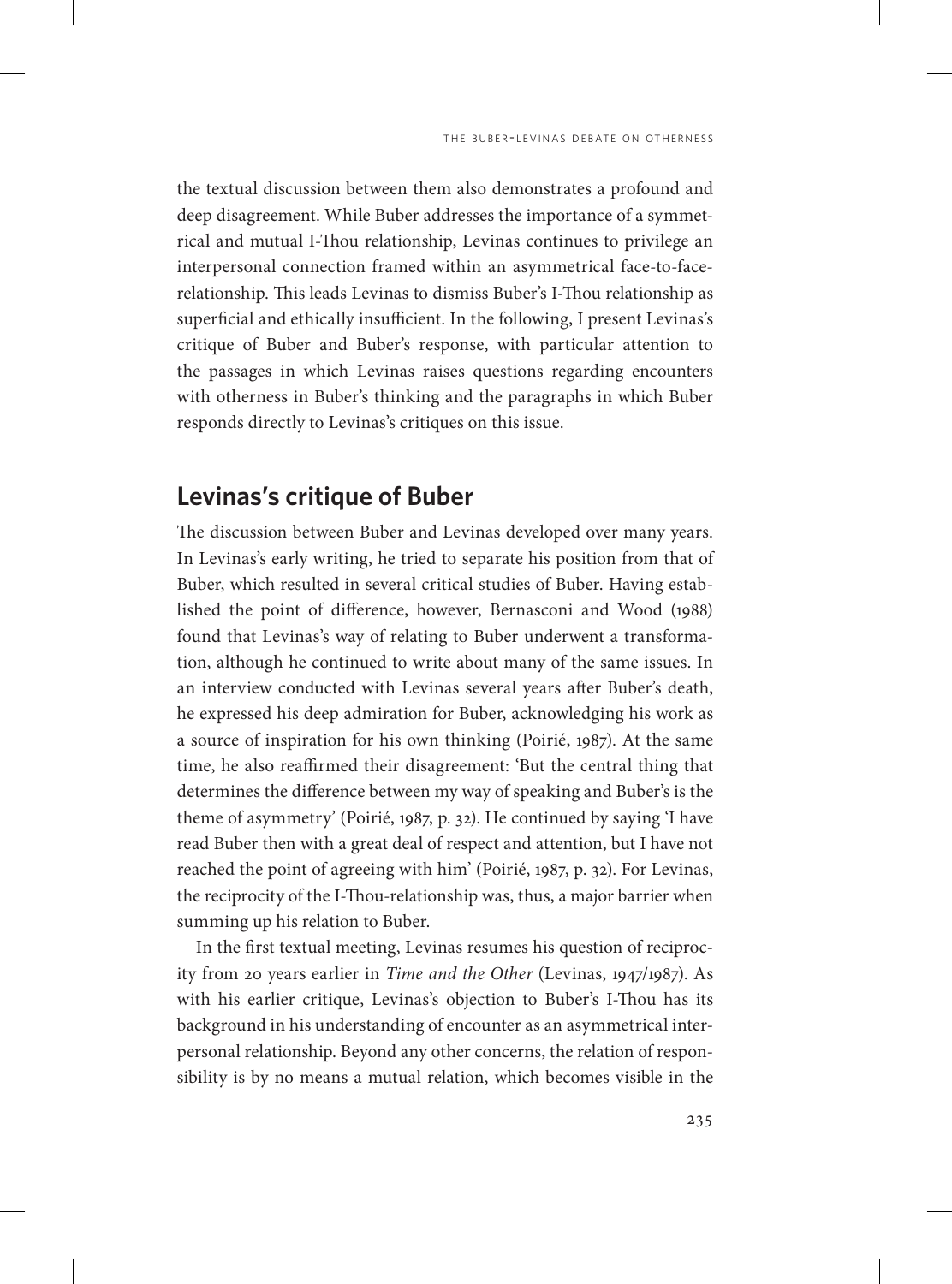ethical relation with the face of the other (see also Levinas, 1969). For Levinas, when a human being faces another person, the other addresses him and calls to him, unlike any other object. The presence of the other's face discloses a dimension of height, a recognition of the other as a master to be served. In this face-to-face relationship, the other does not have to utter words in order for the subject to feel responsible. Instead, the other person is exposed to the subject and expresses themselves simply by existing as an undeniable reality that cannot be reduced. At the core of Levinas's thought is the infinity of the other, who cannot be reduced to a bounded entity over which the subject can have power. Rather, the presence of the other's face comes from a height that dominates the subject. The face that appears before me 'summons me to my obligations and judges me' (Levinas, 1969, p. 215). For Levinas, the asymmetrical relationship constitutes the subject's ethical responsibility. In the face-to-face encounter, the infinity and alterity of the other is revealed, which is irreducible to the subject's ontological grasp and thereby compels the subject to respond.

From this position, Levinas claims an inherent discrepancy between the prominent place of the other in his own philosophy and Buber's symmetrical encounter. The reciprocity of Buber's I-Thou relationship commits violence against height as it excludes the otherness of the irreducible other. Buber's thinking therefore reproduces what he sees as the major problem in Western philosophy. In a famous quote from *Totality and Infinity* (Levinas, 1969, p. 43) he writes: 'Western philosophy has most often been an ontology: a reduction of the other to the same by interposition of a middle and neutral term that ensures the comprehension of being.' He continues by saying: 'The neutralization of the other who becomes a theme or an object – appearing, that is, taking its place in the light – is precisely his reduction to the same' (Levinas, 1969, p. 34). For Levinas, the question becomes 'how [to] ascribe an ethical meaning to the relation and still maintain the reciprocity on which Buber insists?' (Levinas, 1967, p. 147).

In Buber's thinking, the ethical is revealed *between* the persons in a relationship. For Buber, *between* implies an authentic and personal relationship, which he develops in the philosophy of I-It and I-Thou. This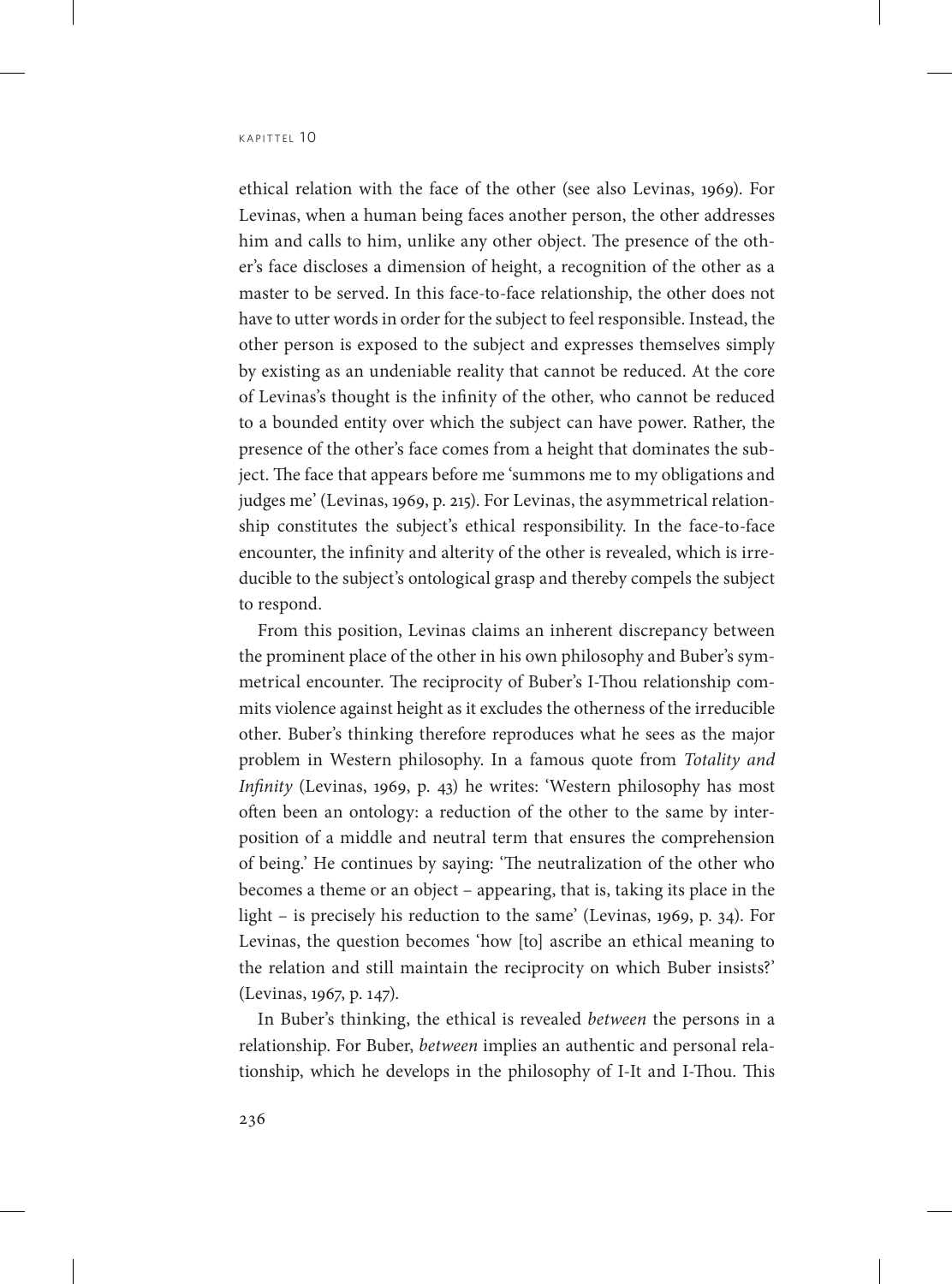notion refers to how persons relate to one another in two radically different ways: 'To man the world is twofold, in accordance with his twofold attitude' (Buber, 1923/2004, p. 11). For Buber, the I-It relationship is as a subjective-objective relationship, in which objects and events in the world are observed from a distance and bounded in time and space. Within the I-It relationship, another person is primarily an object to be experienced. The I-It relationship thus refers to a distant subject-object connection, whereas the I-Thou relationship has a fundamentally different character and is described as an immediate presence and as a subjective-subjective relationship, which is trustful and interpersonal (Buber, 1923/2004).

For Buber, there is a qualitative difference between the I-It and I-Thourelationship: 'The primary word I-Thou can only be spoken with the whole being. The primary word I-It can never be spoken with the whole being' (Buber, 1923/2004, p. 11). When a person utters the basic words I-Thou and enters into a relationship with another person, something active and vital is created between them. Here, Buber draws on his Jewish background. The Hebrew word *dabar* refers to the living word. In Genesis, God creates with his word. Moreover, when Jacob deceives his father, Isaac, by pretending to be his brother Esau, his father cannot withdraw the blessing because the words are spoken and are already in effect. Engaging in the I-Thou relationship thus includes an openness to the fact that the encounter is active, creative and transformative. The I-Thou-relationship forms an individual's identity in a fundamental manner, as the other affects and alters him: 'I become through my relation to the Thou; as I become I, I say Thou' (Buber, 1923/2004, p. 17).

For Levinas, however, the phrase that 'I become through my relation to the Thou' is highly problematic. In their first textual meeting, Levinas elaborates on his critique, stating that in Buber's case the 'originality of the relation lies in the fact that it is not known from the outside but only by the I which realises the relation' (Levinas, 1967, p. 147). According to Levinas, however, the position of the I is not interchangeable with that of the Thou, in contrast to what Buber claims is the reciprocal nature of the I-Thou relationship. This leads him to conclude that in Buber's thought, the I is inevitably positioned as superior to the Thou. Hence, in Levinas's understanding of Buber, the difference between the I and the Thou is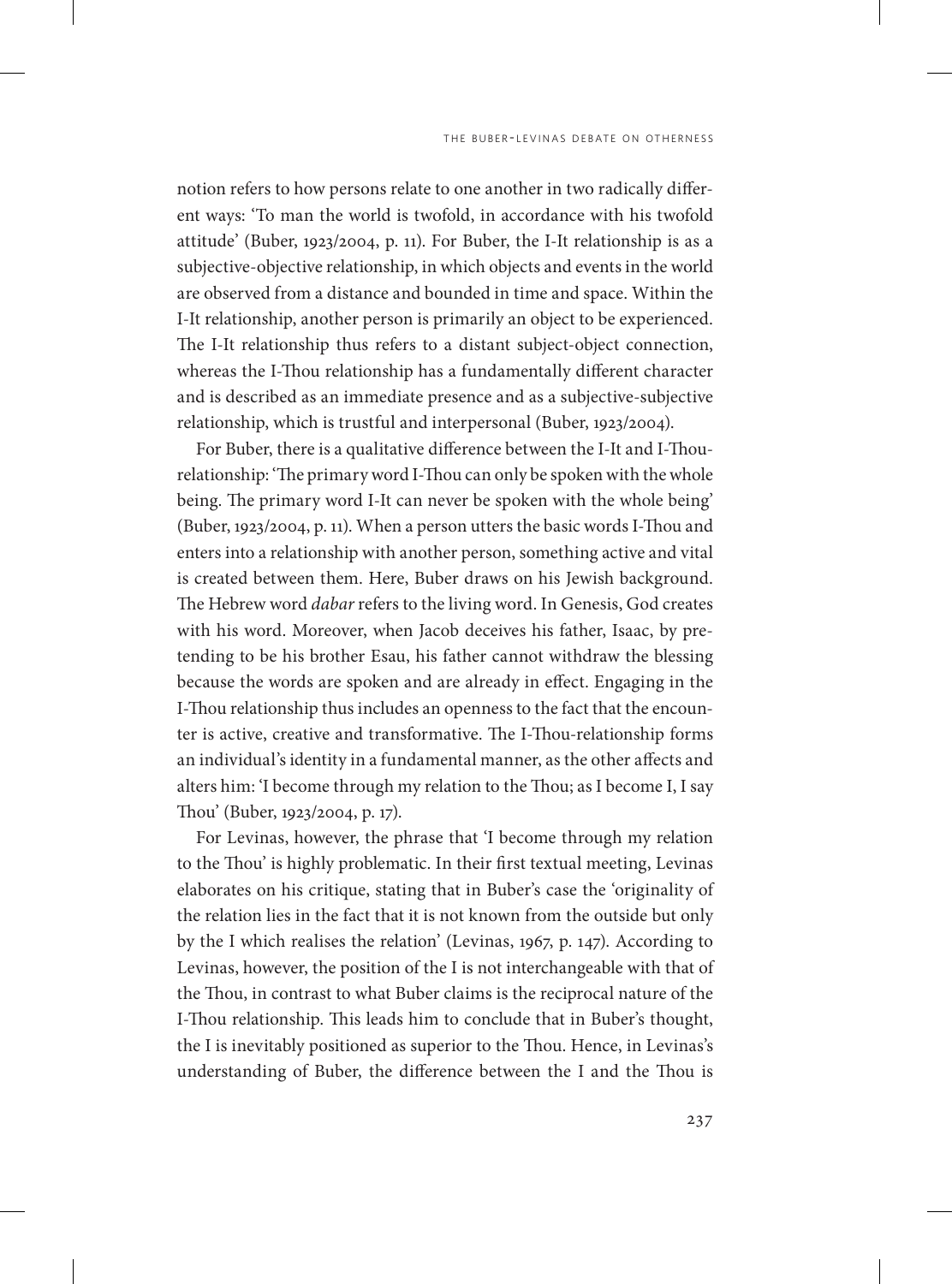realised primarily by the I that, in turn, uses the difference as a mirror for self-awareness and self-development. Buber's mistake follows the colonial tendencies of the past, in which the West invented and objectified the Other in order to better understand itself (see Said, 2003).

Since Levinas interprets Buber's encounter as an arena for the I to develop and grow, it follows that the relationship between the I and the Thou is characterised by the process of making the Thou familiar to the I. In Levinas's interpretation of Buber, the I is being realised through his or her knowledge about the Thou. For Levinas, however, the other is not knowable and cannot be made into an object of the self. Gordon (2004, p. 111) explained that for Levinas, 'the epiphany of the face that appears before me, the manifestation of its infinity, defies my intention to possess it, and invites me to an ethical relation'. For Levinas, the appearance of the face undermines imperialist inclinations that desire to appropriate the other to the same (Gordon, 2004). Thus, in his communication with Buber, Levinas rhetorically asks, 'does not the ethical begin only at the point where the I becomes conscious of the Thou as beyond itself?' (Levinas, 1967, p. 147). He ends their first written dialogue by claiming that: 'although Buber has penetratingly described the Relation and the act of distancing, he has not taken separation seriously enough' (Levinas, 1967, p. 149).

Later, in their second direct textual meeting, Levinas returns to the issue of ontology, again drawing attention to the question of reciprocity in relations (Rome & Rome, 1970). Here, Levinas repeats his rhetorical and critical question about Buber's I-Thou-relationship, claiming that 'the recognition of the other is not a knowledge of the other similar in kind to other bits of knowledge and differing only in its content' (Rome & Rome, 1970, p. 25). In contrast, Levinas claims, the Thou reveals itself as the absolute other, 'but it does so in a relation which does not imply reciprocity' (Rome & Rome, 1970, p. 24). Because the relation between the I and the Thou cannot be reciprocal, Levinas (Rome & Rome, 1970, p. 26) asks for an alternative:

Are we not compelled to substitute for the reciprocity of the I-Thou relation a structure which is more fundamental and which excludes reciprocity, that is, one which involves an asymmetry or difference of level and which thereby implies a real distancing?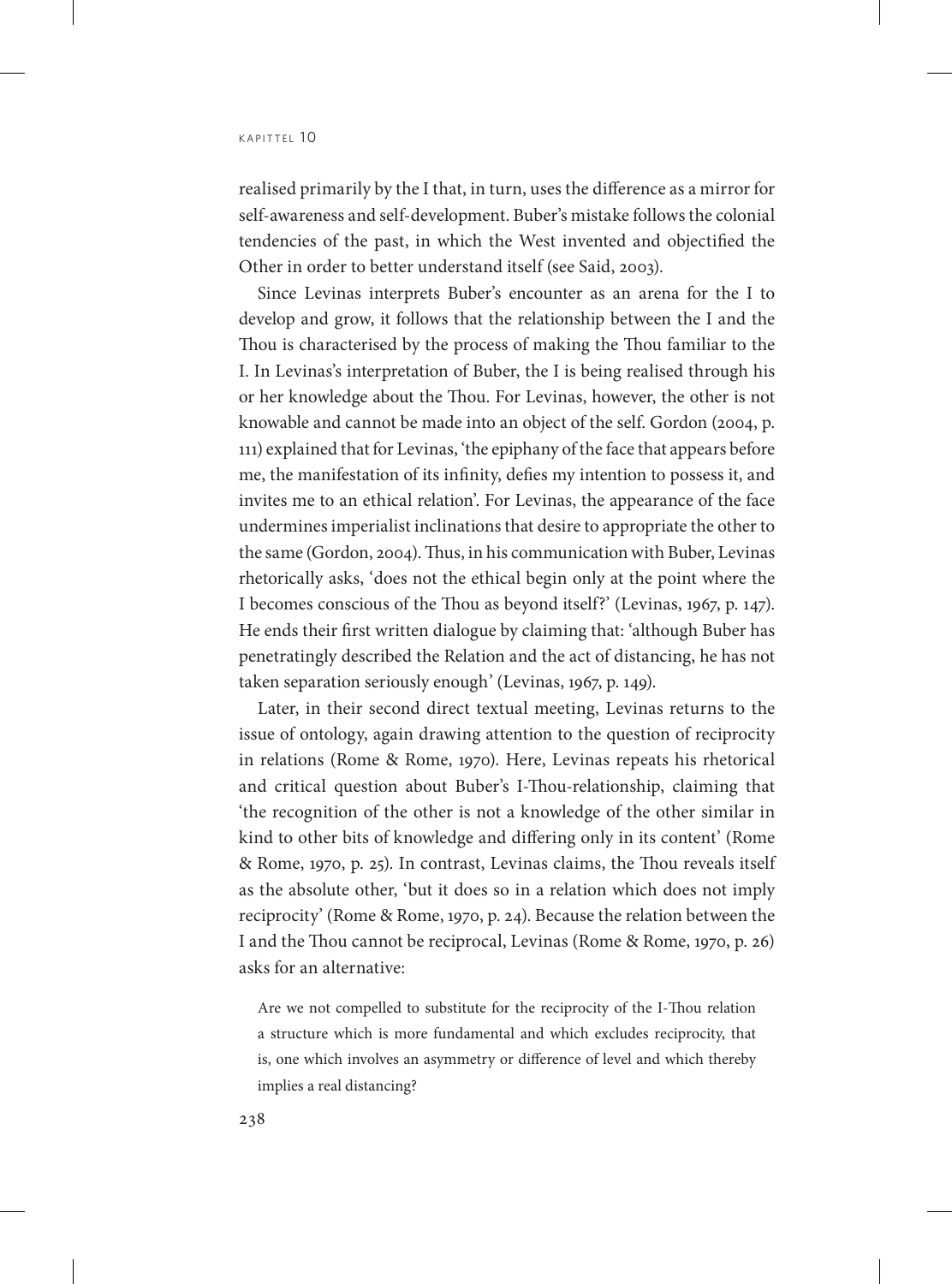From this, Levinas concludes that Buber's I-Thou relationship violates the other, by allowing the colonial power of the I to master the subjugated Thou through knowledge and classification. According to Levinas, the alterity of the other is jeopardised, as Buber's understanding of encounter does not recognise the alterity of the other. Rather, it reduces the other to a mirror for the self.

#### **How Buber responded to Levinas's critique**

Rather surprisingly, Buber sees no reason to engage in an in-depth discussion with Levinas's reading of him. Instead, he simply dismisses Levinas's interpretation of the I-Thou as a fundamental misunderstanding, which can be seen in the two sets of texts Buber published in response to questions posed to him by Levinas. In the 'Replies to My Critics' section (1967), Buber hardly seems to have noticed Levinas's critique, and responds only by saying that Levinas's reading is incorrect and that his own understanding is directed towards what happens *between* the participants in an encounter: 'Levinas cites my statement that through Thou I become I, and infers: hence I owe my place to my partner. No; rather the relation to him' (Buber, 1967, p. 697). Later, in their second textual meeting, he elaborates on what he means by referring to the *between* (Rome & Rome, 1970). As with their first textual meeting, Buber does not seem interested in engaging with Levinas's ideas. Instead, he announces that Levinas's critique 'makes a direct answer to his question impossible for me' (Rome & Rome, 1970, p. 27). Therefore, he must content himself 'with making a few clarifying comments on his objections so far as that fundamental misunderstanding allows' (Rome & Rome, 1970, p. 27). He continues by stating that it is not true that he unceasingly affirms the reciprocity of the relationship. On the contrary, he has always talked about it with many reservations and qualifications. For Buber, this means that '[n]o matter how all-embracing the relation of two beings to each other may be, it does not in any sense mean their "unification"' (Rome & Rome, 1970, p. 27).

A more thorough background for this short answer can be found in other parts of Buber's authorship, where he elaborates on the interpretation of the I-Thou-relationship. While Levinas interprets Buber's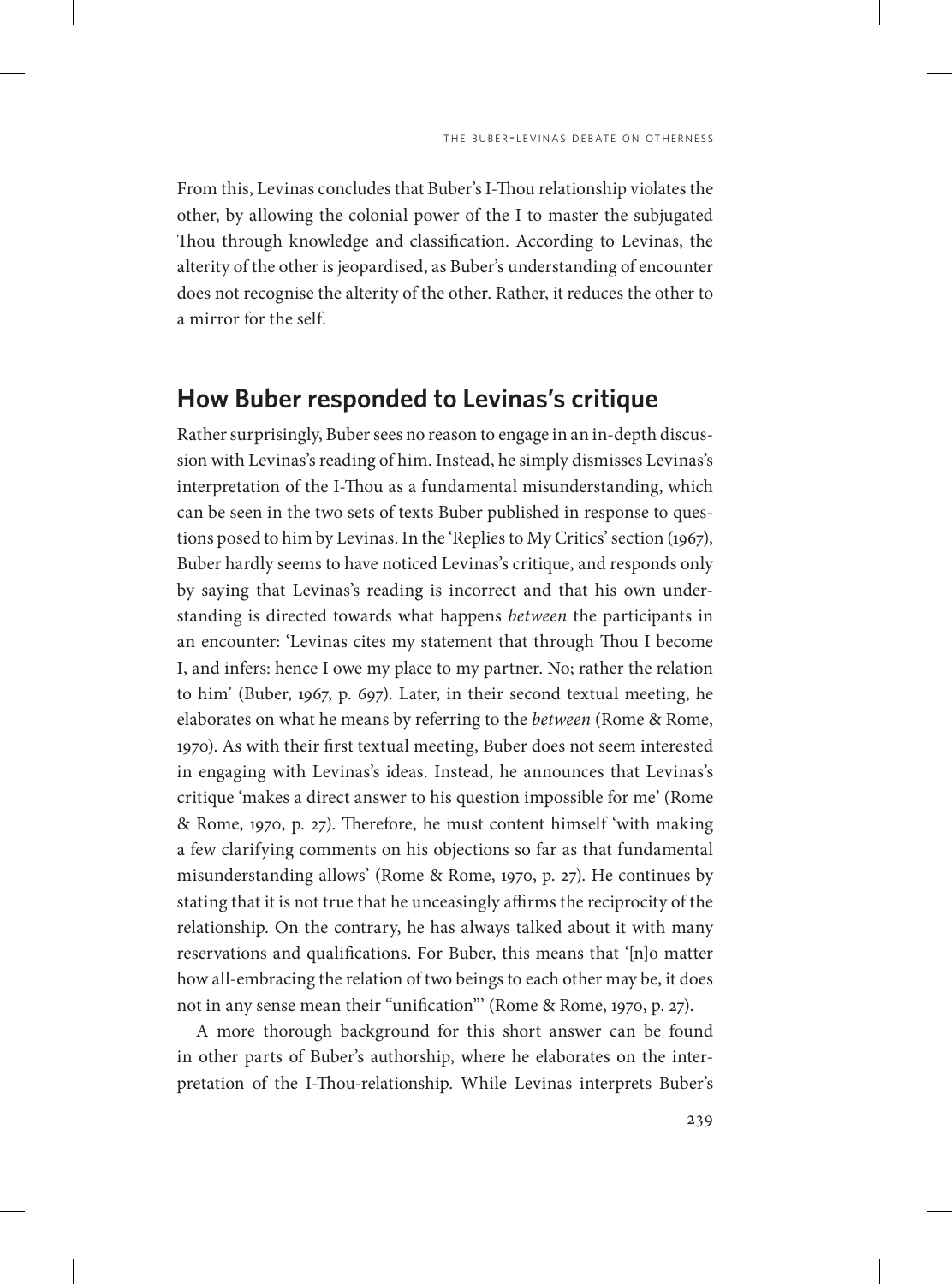encounter as a case of either I-Thou or I-It and claims that 'the primary relation is the recognition of the other as Thou and that the latter can then be objectified' (Rome & Rome, 1970, p. 25), Buber presents the two approaches in relation to one another, not as opposites. According to Buber, the I-Thou relationship does not exclude the I-It-relation in the sense that closeness removes distance. Rather, the I-It is included in the I-Thou, meaning that the I-Thou relationship has an integrating function towards the whole: 'There is nothing from which I would have to turn my eyes away in order to see, and no knowledge that I would have to forget. Rather is everything, picture and movement, species and type, law and number, indivisibly united in this event' (Buber, 1923/2004, p. 14). Accordingly, it seems that Buber's I-Thou relationship has more to it than a close, interpersonal one, which can also be seen in the first textual meeting with Levinas, where Buber sees 'the primal distance as the elementary presupposition of all human relations' (Buber, 1967, p. 694). From this perspective, one can argue that Buber emphasises distance as a condition for entering into a trustful relationship. In the process of entering into an I-Thou relationship to another person, one views oneself as separated from the other.

This motif can also be found in one of Buber's published lectures (1969, p. 18). Here, Buber uses the example of a child lying half-awake and halfasleep in bed at night waiting for his mother to address him. In Buber's example, the child experiences an existential loneliness and becomes aware of being part of the world but also being separated from it. The child's need for an intimate and personal relationship to the mother is closely related to feelings of absolute loneliness and distance. It is precisely the experience of loneliness that causes a person to seek a relationship with the other in the I-Thou relationship (see also Skrefsrud, 2014). Here, Buber's use of distance seems to be close to the Latin *distare*, which means to stand apart from something or someone. Parallel with Derrida's (1978) concept of *différance*, becoming aware of the separation from the other can be said to be an integrated part of the dialogical relationship. For Derrida, becoming aware of distance makes us challenge what we take for granted and focus our attention on absence. To recognise distance provides a greater responsiveness to what is excluded and helps us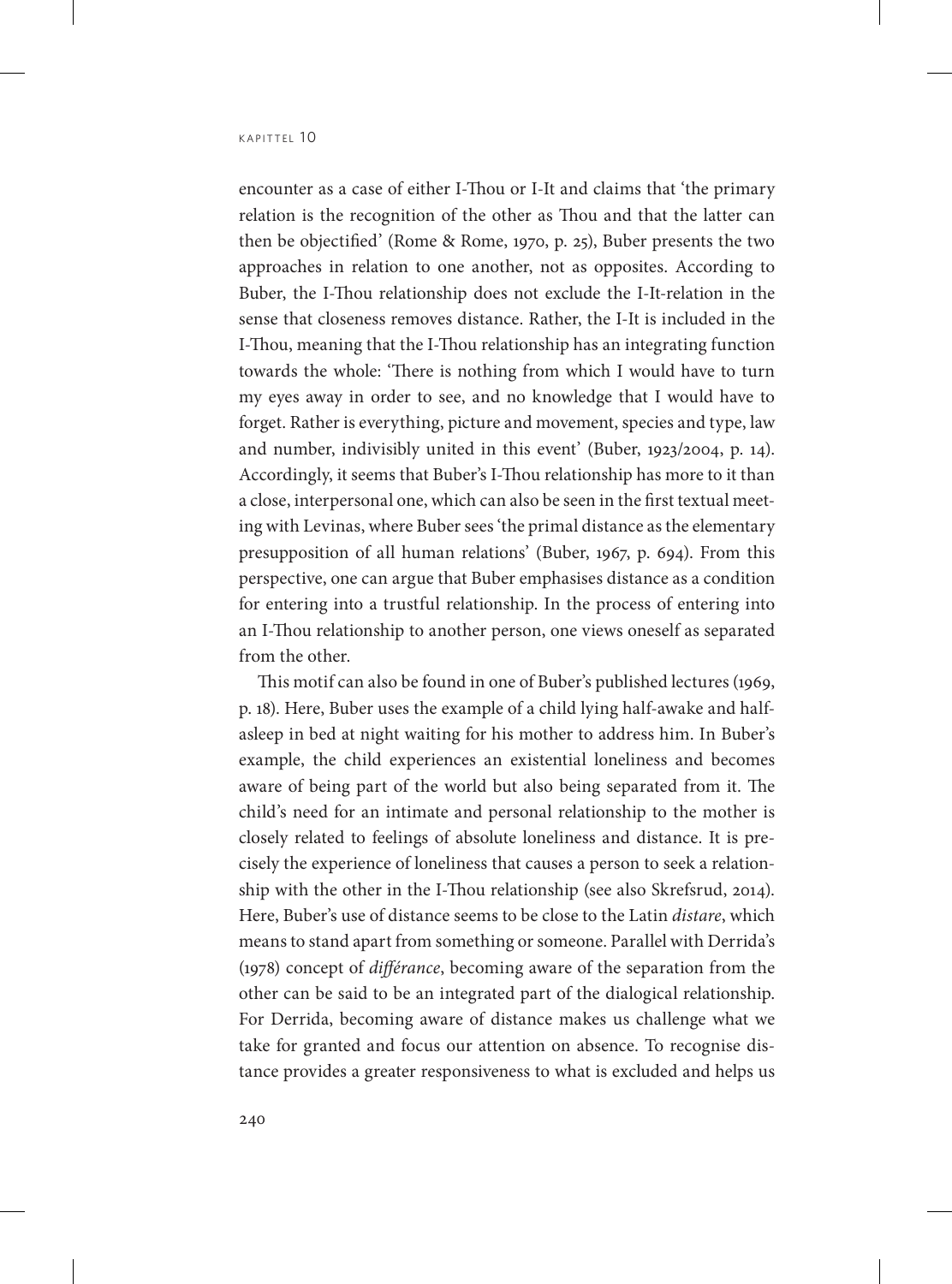to see with new eyes. In Derrida's thought, distance becomes a presupposition for conceptual meaning. In a similar way, Buber sees distance as a condition for interaction and mutual relationship. The experience of distance is integrated into the I-Thou relationship through the I-It relationship. In this regard, Buber's understanding of encounter encapsulates both distance and closeness.

On this basis, Buber's short answer to Levinas may be more comprehensible. According to Buber, the parties in the I-Thou encounter are not objectified by the other. In his reply to Levinas, he says: 'I cannot concede that the I and the Thou offer themselves to each other "as objects" in the relation' (Rome & Rome, 1970, p. 27). Instead, the objectification of the other is located in the I-It relationship: 'Becoming an object is, in fact, precisely what most strongly characterises the I-It relationship in its opposition to the I-Thou relationship' (Rome & Rome, 1970, p. 27). Without referring to the intersections between the I-Thou and I-It-relationship, Buber claims that he cannot accept that his understanding of encounter 'justifies the acceptance of an isolated I that stands over against neither a Thou nor an It' (Rome & Rome, 1970, p. 28). As a final reply to Levinas, he underlines the symmetry of the I-Thou relationship without discarding otherness: 'Even as the foundation of an ethic, I cannot acknowledge "asymmetry." I live "ethically" when I confirm and further my Thou in the right of his existence and the goal of his becoming, in all his otherness' (Rome & Rome, 1970, p. 28).

From this perspective, the statement 'I become through my relation to the Thou' (Buber, 1923/2004, p. 17) reads differently than it does in the critique from Levinas. While Levinas claims that Buber's encounter ultimately violates the other in favour of an egocentric formation process, Buber's response signals that he agrees with Levinas, although he gives priority to a symmetrical relationship in favour of asymmetry. One can thus say that the concept of reciprocity remains an unsolved conflict between the two. Levinas rejects any form of reciprocity in the ethical relation, and continues to criticise Buber for reducing the relation between the I and the Thou but without really listening to how Buber frames the encounter. Buber, on the other side, objects to Levinas's characterisation of his work, but without being willing to listen to his critique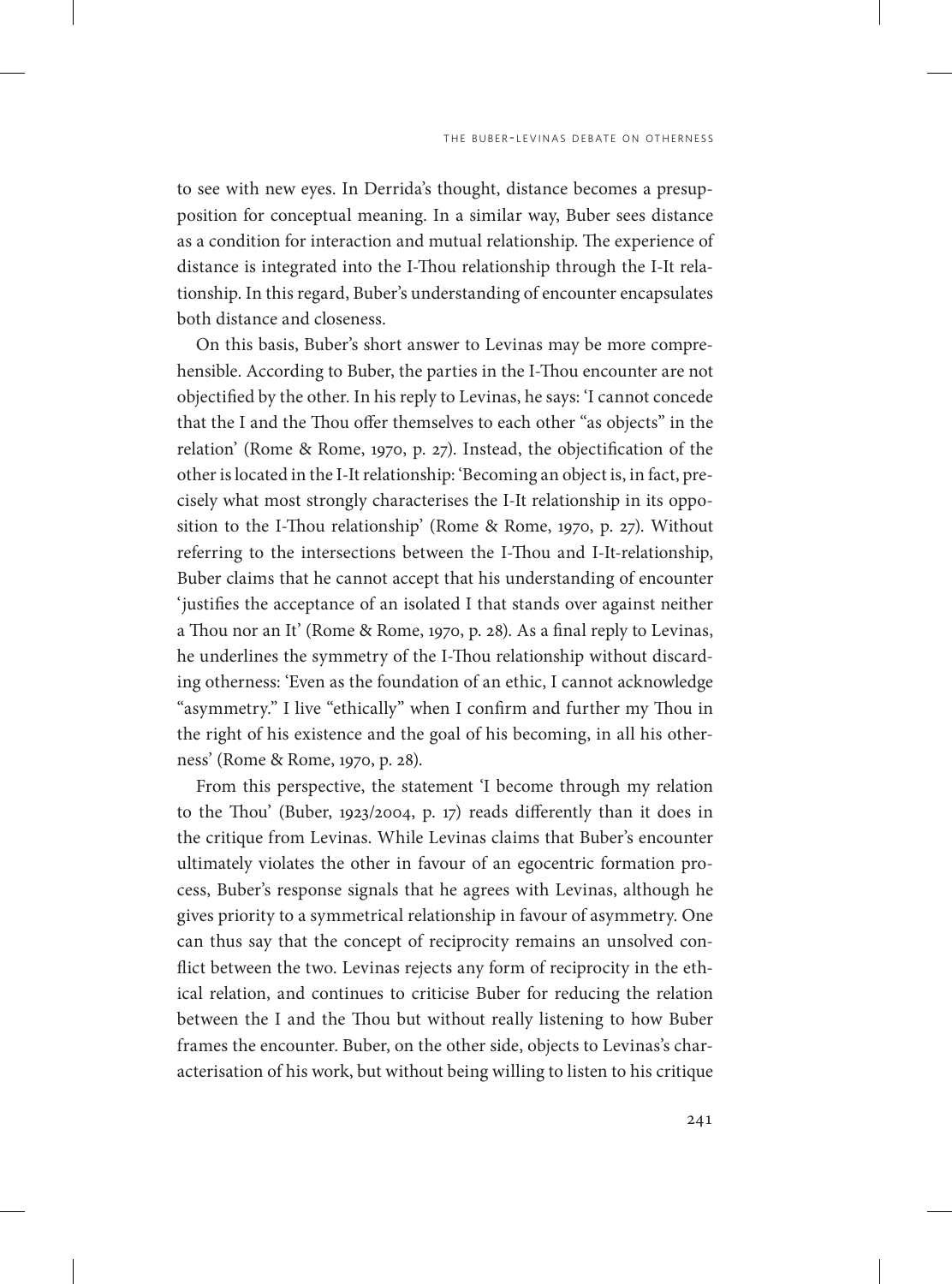or engaging with Levinas's ideas. Ironically, their dialogue can be characterised by what Lipari (2004, p. 124) has called 'a failure of communication' or a 'failure of listening to the other'. In particular, it seems as though Levinas, who was a generation younger than Buber, has a strong need to position himself in contrast to Buber. One might even ask if Levinas is committing some kind of parricide, in order to establish his thinking as a new alternative to Buber's ideas.

## **The Buber-Levinas debate on otherness – implications for education**

What can be learned from the Buber-Levinas dialogue on encounters with regard to schools' responsiveness to diversity? In this last section, I will highlight three implications that may help us to reflect upon encounters with the other in an educational setting.

First, I believe that Buber and Levinas's lack of will and inability to engage with each other's ideas paradoxically reminds us of what a dialogical encounter might be. In all its inadequacy, the Buber-Levinas dialogue encourages educators to not only acknowledge the existence of differences but also to actively engage with diversity and make room for ideas, beliefs and practices that differ from mainstream narratives. As formulated by Lipari (2004, p. 138):

In my dialogic encounter with you, I will not only listen for your radical alterity, but I will open and make a place for it. It means that I do not resort only to what is easy – what I already know, or what we have in common. It means that I listen for and make space for the difficult, the different, the radically strange.

According to Gay (2013), teachers may be hesitant to address cultural differences for fear of stereotyping or making generalisations. Teachers will try to compensate for the fear by ignoring or denying the existence of differences, and conduct their teaching from an assumed neutral position, which in most cases is equivalent to a majority culture perspective. In addition, a multicultural education approach is often reduced to superficial school celebrations and single happenings where flags, food and folk traditions are used to represent the diversity of the school and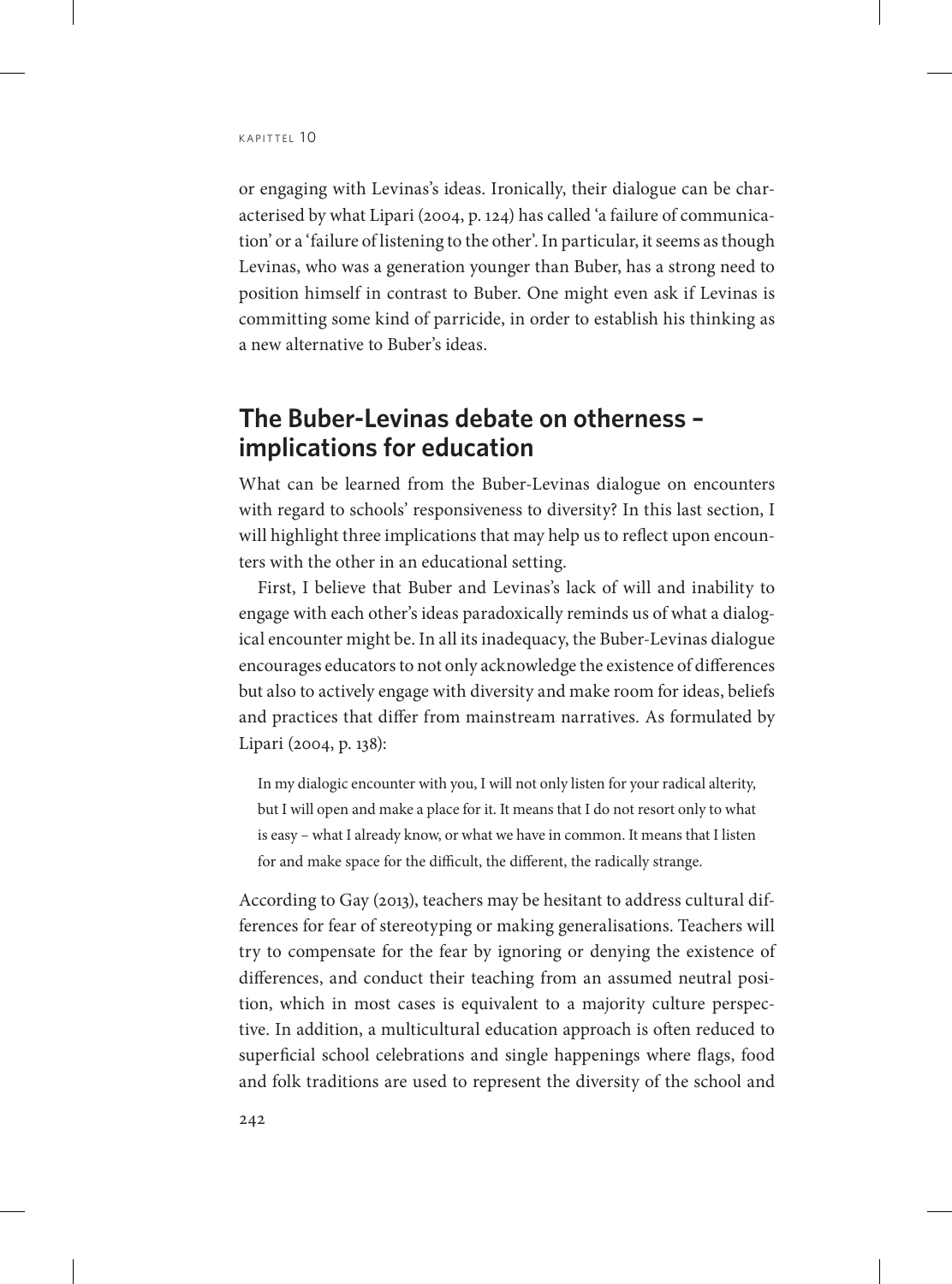the community. Although such school events may be more complex than what the critique from critical multiculturalists such as May and Sleeter (2010) suggest, these practices run the risk of reinforcing cultural borders and undermining the experience of real cultural encounters. This concern corresponds with national and international findings emphasising that issues of cultural, ethnic and linguistic diversity are not well integrated in education (Cochran-Smith, 2013; Darling-Hammond & Lieberman, 2012). Reflecting upon the Buber-Levinas dialogue will not provide schools and educators with alternative approaches that allow the teacher to integrate multicultural awareness and inclusion into everyday activities. But their thought-provoking failure to listen for the other may still inspire a greater awareness of what it means to recognise differences in the classroom, where perspectives are taken for granted, and how teaching may be perceived within a wider context for professional and didactic reflection.

Second, in both Buber and Levinas's understandings of encounter, we are urged to keep in mind the otherness of the other. This means that the other should never be reduced to a mirror for the subject, or absorbed into a concept of sameness. For Buber, the interpersonal, symmetrical relationship characterised by closeness (I-Thou), but also distance (I-It), warns against assimilating or appropriating the other into ourselves. For Levinas, the subject cannot call the other, or await the other's response. Rather, the subject is called to responsibility for the other through the other's face, which also is a command not to place the other in conformity with ourselves. Exploring their conversation on encounter, we are requested not to reduce the otherness of the other, but to meet him or her in both closeness and distance.

In the classroom, the Buber-Levinas dialogue reminds us not to underestimate the fact that many students live within complex identities that coexist. Hence, Buber and Levinas's warnings against assimilating the other serve as critiques of pedagogical practices that reduce cultural background to a predefined category and aim at explaining and defining the student within a restricted frame of reference that violates the significance of distance in an intercultural relation. At the same time, their conversation may inspire educators to investigate creative ways of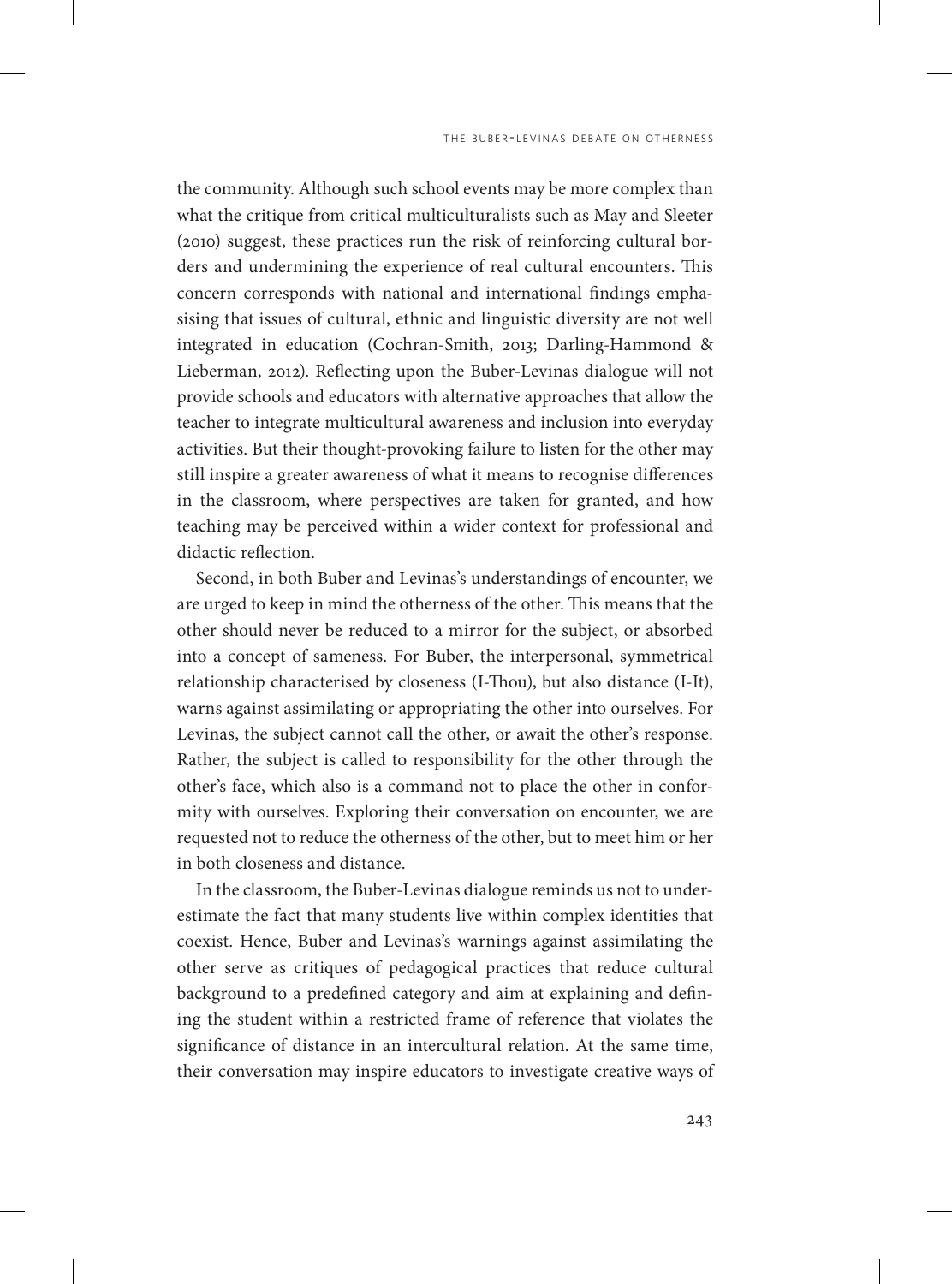exploring a wider understanding of what it means to be a migrant student without restricting identity to monocultural understandings and notions of bounded cultures. Such a shift in thinking may lay the foundation for a classroom environment that prevents stereotypes from developing and enables intercultural understanding to emerge without reducing the complexity of cultural identities.

Third, I believe that Buber and Levinas's attention towards the presence of the other can enhance and deepen a pedagogical reflection on how diversity may be seen as a resource in the classroom. As May and Sleeter (2010) remind us, schools reflect the discourses and attitudes of the broader society that supports them. Many students with minority backgrounds therefore experience an often-imbedded devaluation of identity in school and society, meaning that their family backgrounds are perceived as culturally, socially and linguistically deprived and in need of repair. According to this logic, teaching should repair the errors and deficiencies represented in the minority students and their families and compensate for their lack of cognitive and academic knowledge.

For both Buber and Levinas, however, the acknowledgement of otherness leads them to the basic conclusion that the other is not me, which implies a fundamental recognition of alterity in itself. Hence, Buber and Levinas's conversation on otherness calls attention to the independent role of the other in the relation. Although their formulation of relation is very different, in both Buber and Levinas's thinking the other is always more than it appears to us, and always more than we can ever explain and comprehend. At the same time, to both Buber and Levinas, the self does not exist until it is encountered by the other. In Levinas's thinking, the other calls the subject to responsibility, while for Buber, the other affects and alters the subject as 'I become through my relation to the Thou' (Buber, 1923/2004, p. 17).

From this perspective, every student is a resource in the sense that he or she brings something constitutive to the classroom. Simultaneously, a resource-oriented pedagogy can never be reduced to a superficial approach where students represent a particular and predefined cultural background that should be affirmed. Instead, the very content of Buber and Levinas's dispute may highlight the need for a reflexive pedagogy,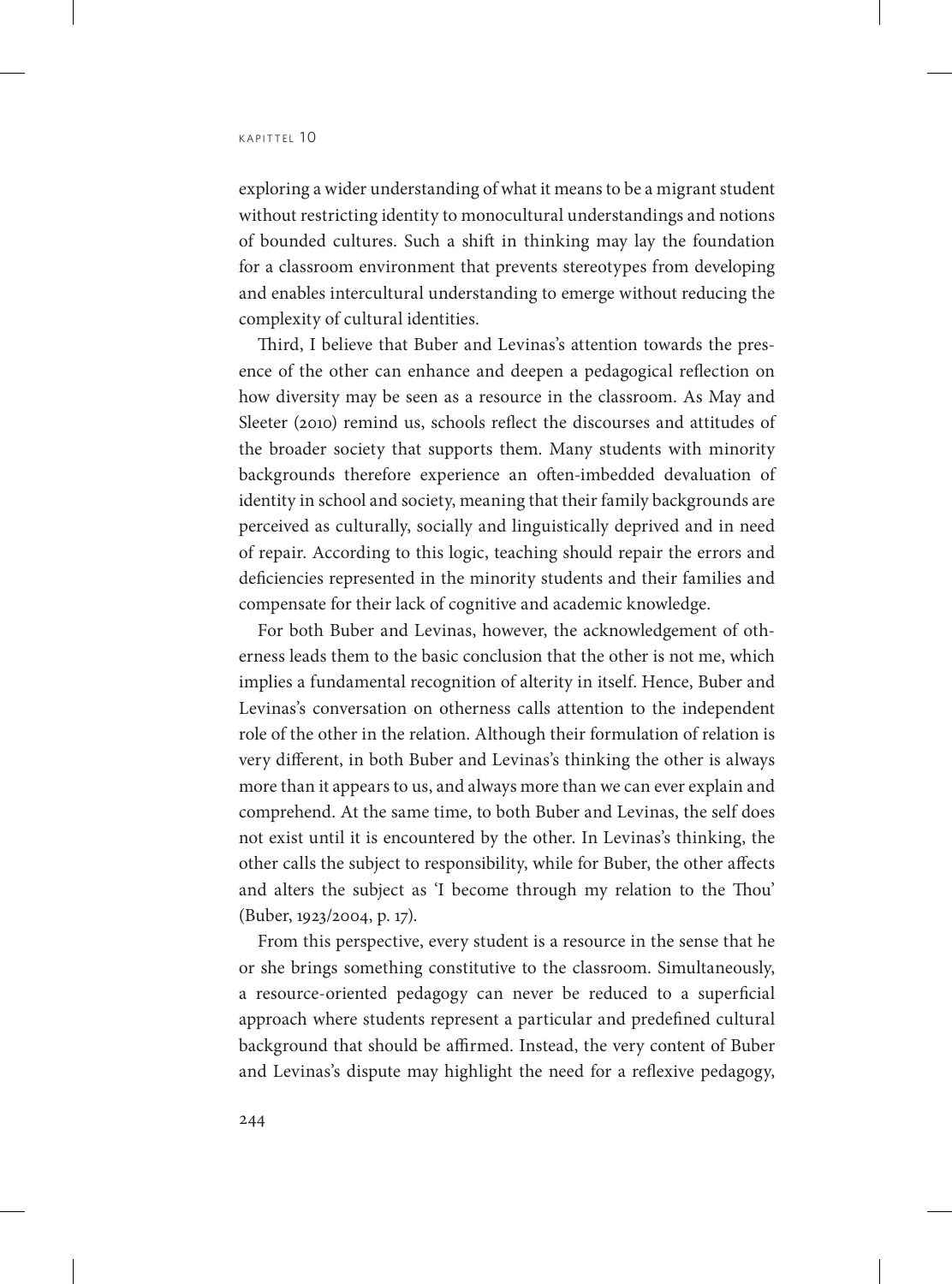where teachers develop a sensitivity to students' complex backgrounds. From this fundamental insight, teachers may provide reflexive learning activities that contribute to developing the language and culture students bring from home, and activate their prior experiences, cultural knowledge and skills in ways that challenge the perception in the broader society that these competencies are inferior or worthless.

To conclude, without claiming that Buber and Levinas's ideas are similar or are expressed in related or parallel structures, I have emphasised that they both argue strongly against reducing the other to an instrument for the self: Buber through the integrative I-Thou relationship and Levinas through insisting that the other comes from a height that is transcendent to the subject. In this way, they both draw a line to Derrida's (1978) understanding of encounter. Derrida (1978, p. 95) asks: 'What, then, is this encounter with the absolutely other?' He continues: 'Neither representation, nor limitation, nor conceptual relation to the same. The ego and the other do not permit themselves to be dominated or made into totalities by a concept of relationship'. Beyond Levinas's and Buber's disagreement, their common hermeneutical challenge is to maintain the fact that an understanding of the other is possible while at the same time recognising and respecting the stranger as the truly other. An important question for further research is how multicultural education approaches may benefit theoretically from such insights and what it might mean for everyday interrelations in the classroom.

#### **Literature**

- Banks, J. A. & Banks, C. A. M. (2005). *Multicultural education: Issues and perspectives*  (5th ed.). John Wiley & Sons.
- Bernasconi, R. & Wood, D. (1988). *The provocation of Levinas: Rethinking the other*. Routledge.
- Buber, M. (1967). Replies to my critics. In P. A. Schilpp & M. Friedman (Eds.), *The philosophy of Martin Buber* (Vol. The library of living philosophers, pp. 689–744). Open Court.
- Buber, M. (1969). *Reden Über Erziehung*. Verlag Lambert Schneider.
- Buber, M. (2004). *I and Thou*. Continuum. (Original work published 1923)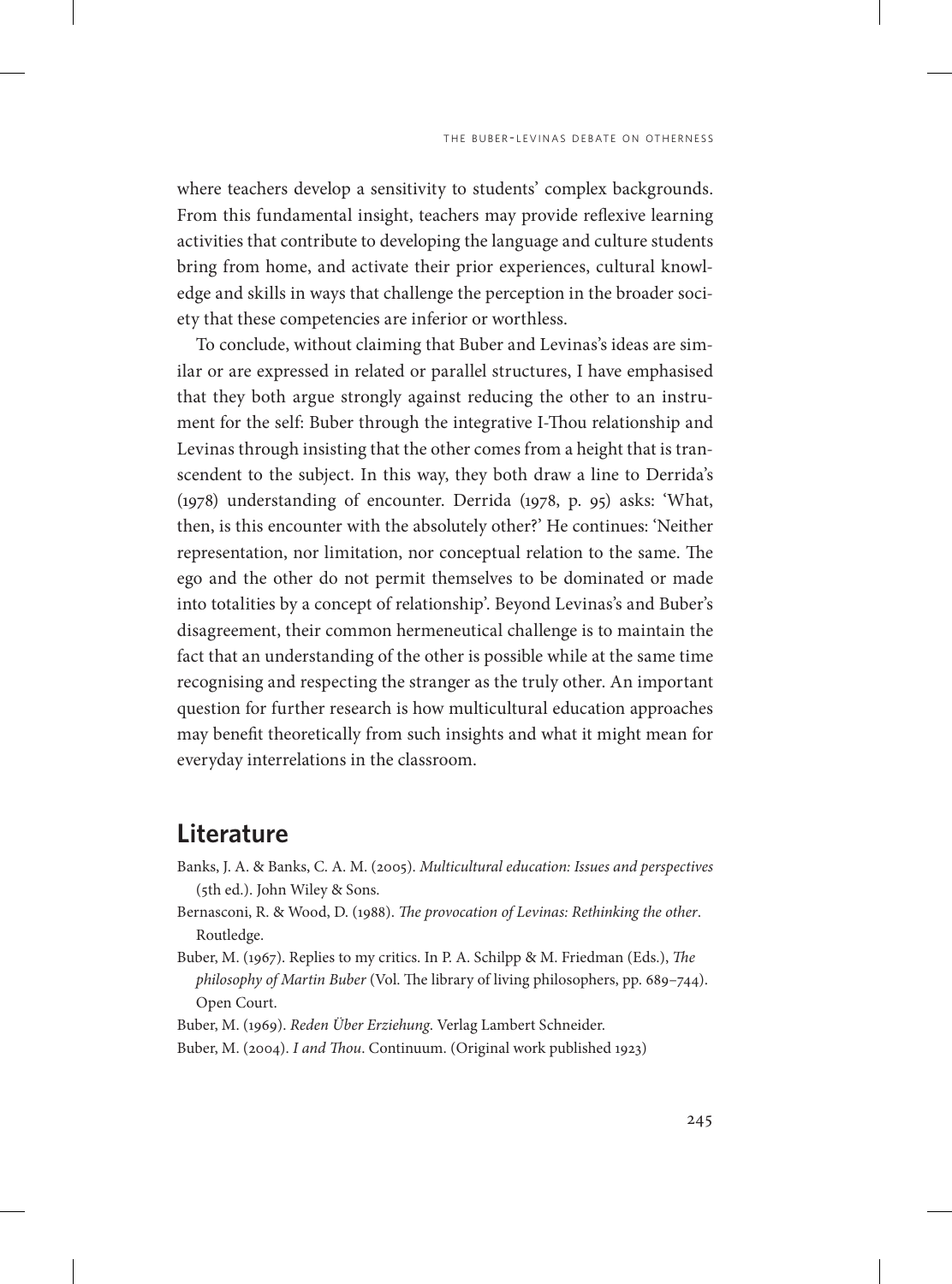#### $K$  A PITTFI  $10$

- Cochran-Smith, M. (2013). Trends and challenges in teacher education: National and international perspectives. In A.-L. Østern, K. Smith, T. Ryghaug, T. Krüger & M. B. Postholm (Eds.), *Teacher education research between national identity and global trends* (pp. 121–135). Akademika.
- Darling-Hammond, L. & Lieberman, A. (2012). *Teacher education around the world: Changing policies and practices*. Routledge.
- Derrida, J. (1978). *Writing and difference*. Routledge & Kegan Paul Ltd.
- Friedman, M. (2004). Buber and Levinas: An ethical query. In P. Atterton, M. Calarco & M. Friedman (Eds.), *Levinas and Buber: Dialogue and difference* (pp. 116–129). Duquesne University Press.
- Gay, G. (2002). Preparing for culturally responsive teaching. *Journal of Teacher Education, 52*(2), 106–116.
- Gay, G. (2013). Teaching to and through cultural diversity. *Curriculum Inquiry, 43*(1), 48–70.
- Gordon, N. (2004). Ethics and the place of the other. In P. Atterton, M. Calarco & M. Friedman (Eds.), *Levinas and Buber: Dialogue and difference* (pp. 98–115). Duquesne University Press.
- Levinas, E. (1967). Martin Buber and the theory of knowledge. In P. A. Schilpp & M. Friedman (Eds.), *The philosophy of Martin Buber* (Vol. The library of living philosophers, pp. 133–150). Open Court.
- Levinas, E. (1969). *Totality and infinity: An essay on exteriority*. Duquesne University Press.
- Levinas, E. (1987). *Time and the other*. Duquesne University Press. (Original work published 1947)
- Lipari, L. (2004). Listening for the other: Ethical implications of the Buber-Levinas encounter. *Communication Theory, 14*(2), 122–141.
- Lynn, M. & Dixson, A. D. (2013). *Handbook of critical race theory in education*. Routledge.
- Mason, A. (2018). The critique of multiculturalism in Britain: Integration, separation and shared identification. *Critical Review of International Social and Political Philosophy, 21*(1), 22–45.
- May, S. & Sleeter, C. E. (Eds.). (2010). *Critical multiculturalism: Theory and praxis*. Routledge.

Mayo, P. (1999). *Gramsci, Freire and adult education: Possibilities for transformative action. Global perspectives on adult education and training*. St. Martin's Press.

- OECD. (2015). *Helping immigrant students succeed in school and beyond*. https:// www.oecd.org/education/Helping-immigrant-students-to-succeed-at-schooland-beyond.pdf
- Poirié, F. (1987). *Emmanuel Levinas: Qui êtes-vous?* La Manufacture.